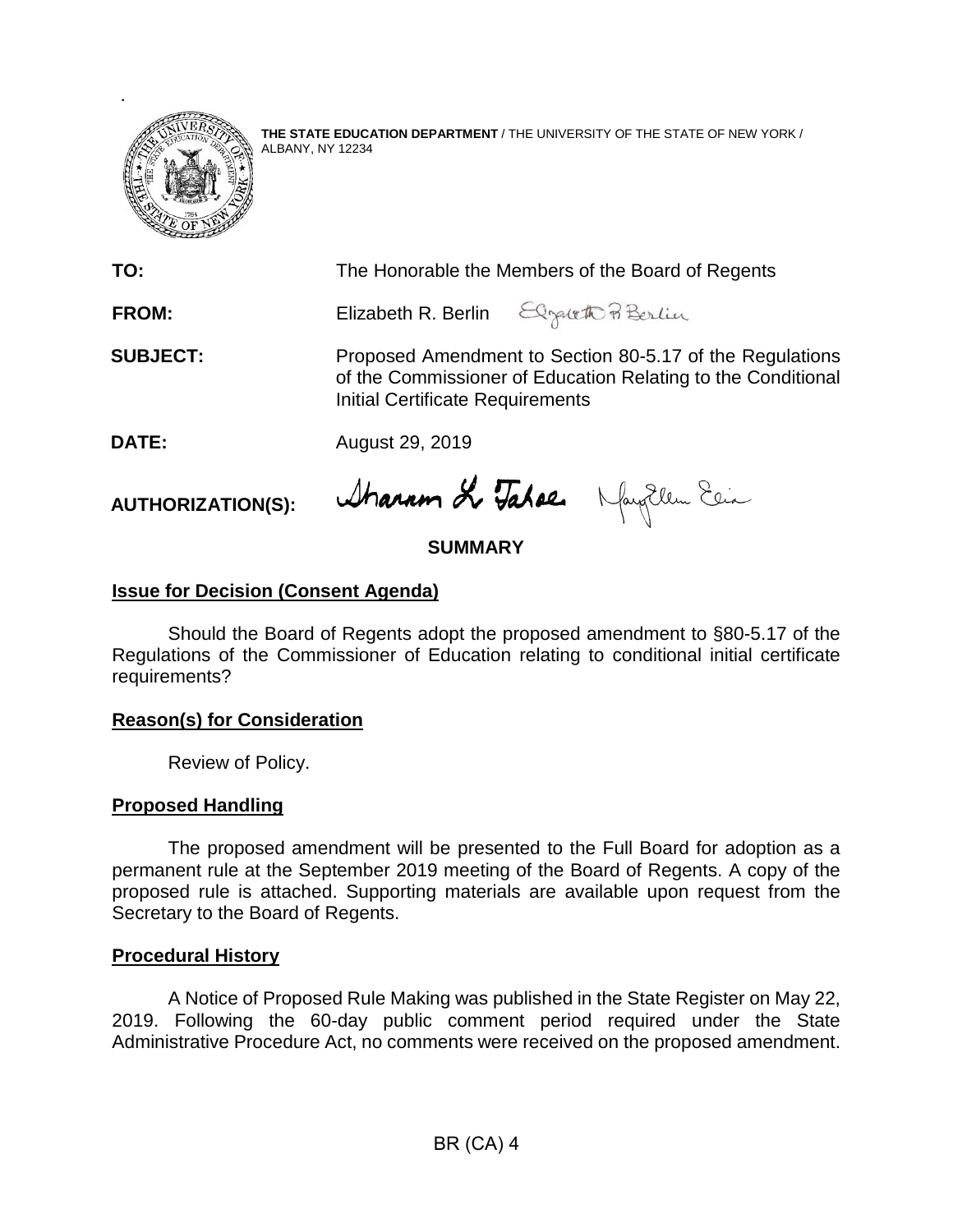# **Background Information**

A Conditional Initial certificate in the classroom teaching service is available for candidates who complete a teacher preparation program in another state equivalent to a New York State teacher preparation program and hold a valid out-of-state certificate equivalent to the certificate sought, but do not have three years of acceptable out-of-state teaching experience. Candidates can receive the Conditional Initial certificate if they meet all of the requirements for an Initial certificate in the classroom teaching service except for receipt of a satisfactory passing score on the edTPA. This nonrenewable certificate is valid for one year, giving candidates one year to fulfill the examination requirement while being certified. Upon successful completion of the edTPA, candidates receive their Initial certificate.

A Conditional Initial certificate for prospective school building leaders is also available for candidates who hold a valid out-of-state certificate equivalent to a New York State Initial School Building Leader certificate, but do not meet the three-year endorsement requirement. Candidates can receive the Conditional Initial certificate if they meet all of the requirements for an Initial School Building Leader certificate except for receipt of a satisfactory passing score on the Educating All Students test and/or the New York State assessment for school building leadership. This two-year, nonrenewable certificate allows candidates to meet the examination requirements while being certified. Candidates receive their Initial certificate after passing both exams.

Section 80-5.17(c) of the Commissioner's Regulations describes when candidates must submit evidence of meeting their examination requirement(s) and is set forth below:

(c) To meet the requirements for a full initial certificate in the certificate title of the conditional initial certificate, the candidate shall be required to submit to the commissioner, at least 60 days prior to the expiration of the conditional initial certificate, satisfactory evidence of meeting the examination requirement for the initial certificate title sought, as prescribed in this Part. If the candidate meets such examination requirement and all other requirements for the initial certificate title sought, the commissioner shall issue the initial certificate.

## **Proposed Amendment**

Section 80-5.17(c) of the Commissioner's Regulations could be interpreted to mean that candidates must submit evidence of satisfactory completion of the examination requirement(s) at least 60 days prior to expiration of the Conditional Initial certificate, and that they can only be eligible for an Initial certificate during the validity period of the Conditional Initial certificate or they cannot earn the Initial certificate. The proposed amendment repeals Section 80-5.17(c) to confirm that candidates may be eligible for an Initial certificate during the entire validity period of the Conditional Initial certificate and even after their Conditional Initial certificate expires.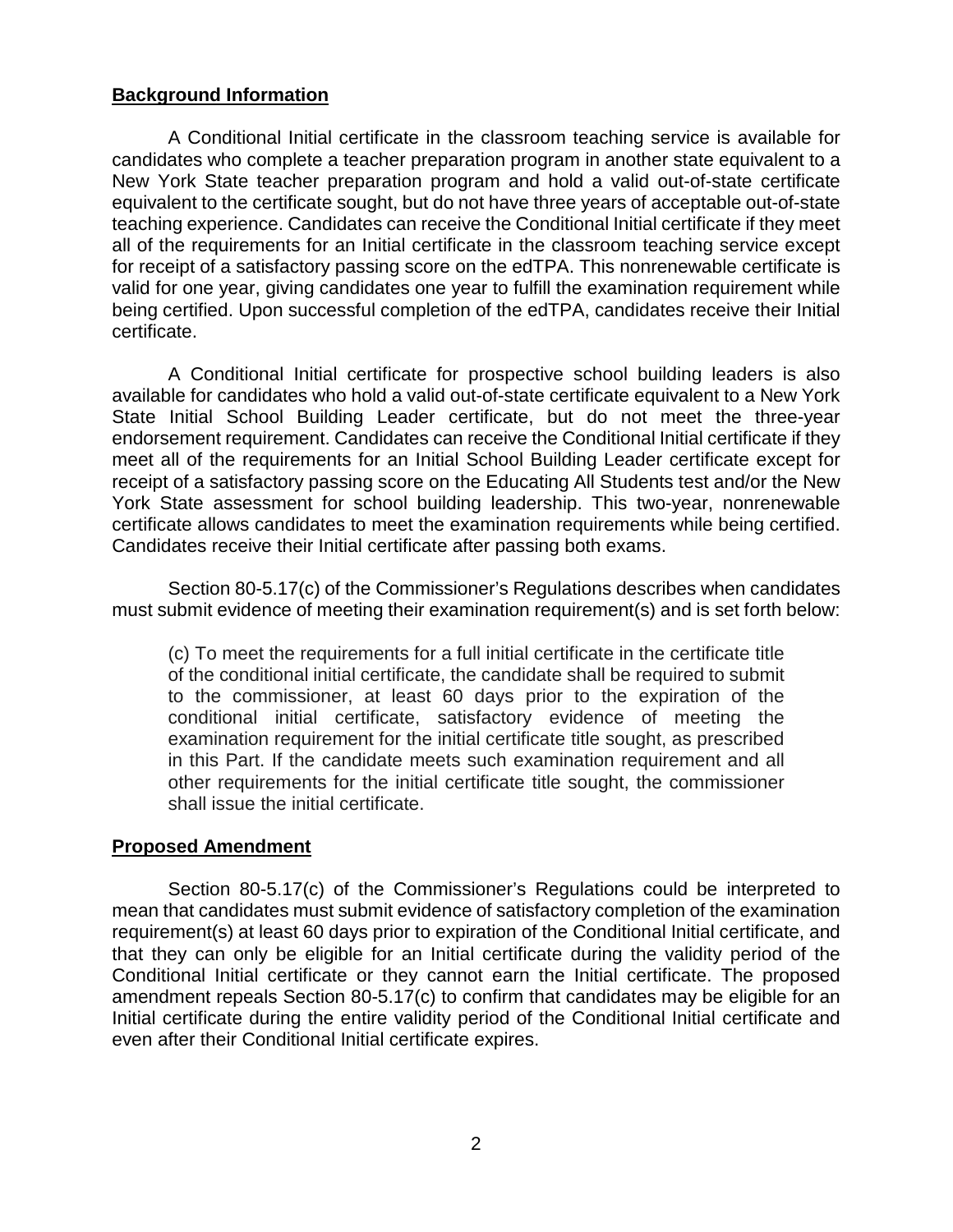# **Related Regents Items**

May 2019:Proposed [Amendment to Section 80-5.17 of the Regulations of the](https://www.regents.nysed.gov/common/regents/files/519hed4.pdf)  [Commissioner of Education Relating to the Conditional Initial Certificate Requirements](https://www.regents.nysed.gov/common/regents/files/519hed4.pdf) (https://www.regents.nysed.gov/common/regents/files/519hed4.pdf)

#### **Recommendation**

VOTED: That Section 80-5.17 of the Regulations of the Commissioner of Education be amended, as submitted, effective September 25, 2019.

#### **Timetable for Implementation**

If adopted at the September 2019 Regents meeting, the permanent rule will take effect on September 25, 2019.